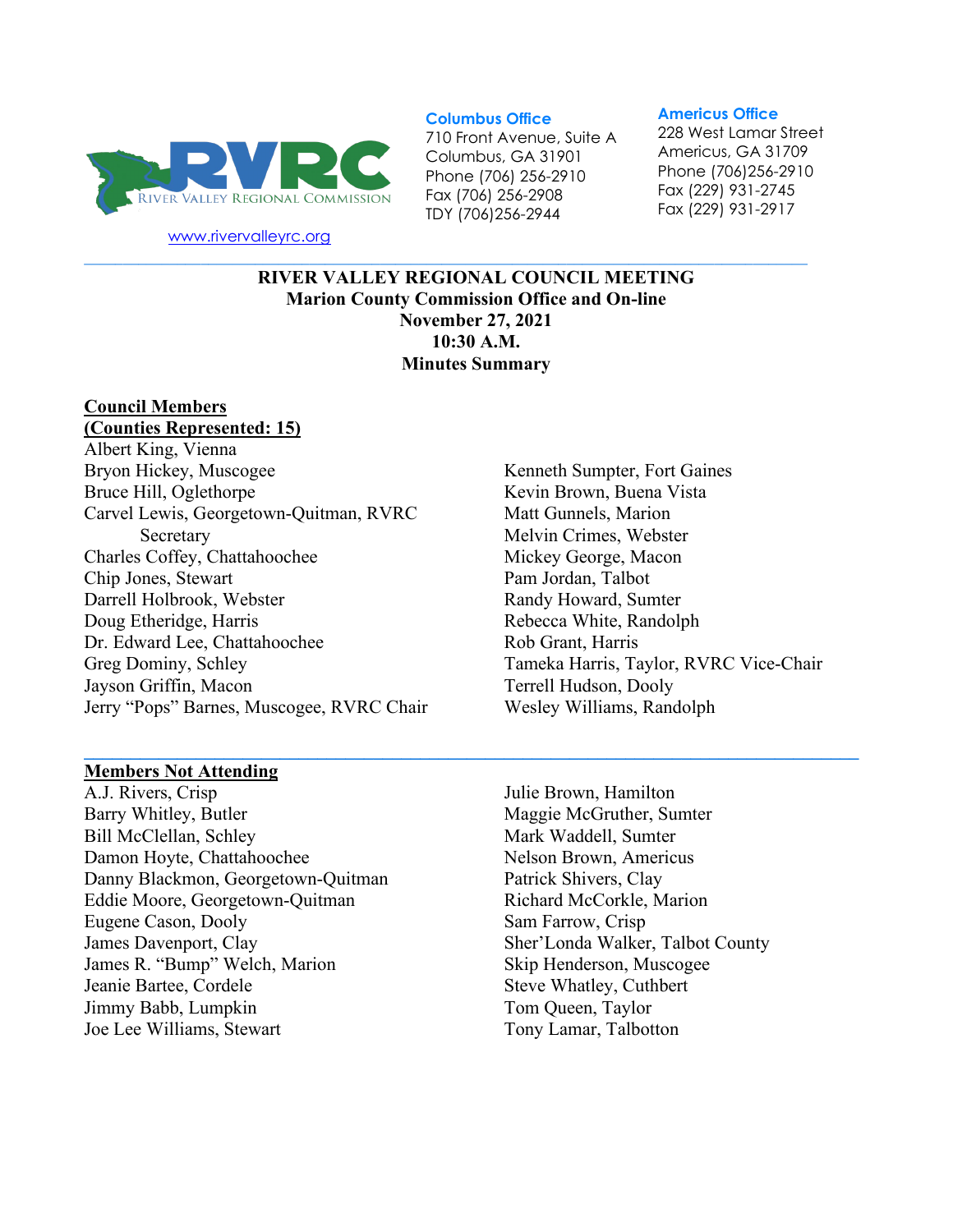#### **Others Attending**

Alan Harkness, Director of Chattahoochee Valley Libraries

**Staff**

Jim Livingston, Executive Director Katie Howard, AAA Director Emily Chambers, Finance Officer Rick Morris, Planning Janice West, WIOA Mariyana Kostov, GIS Planner

Anne Isbell, Director of Lake Blackshear Regional Libraries

John Morgan, Bike-Ped Planner Sarah Wall, Asst. Executive Director Merri Spence, Executive Secretary Gerald Mixon, Planning Kat Mournighan, H.R.

### **WELCOME AND RECOGNITION OF VISITORS**

Jerry "Pops" Barnes, Chair, brought the River Valley Regional Commission council meeting to order at 10:30 A.M. Chair Barnes welcomed visitors Alan Harkness and Anne Isbell with the Regional Library Systems.

**\_\_\_\_\_\_\_\_\_\_\_\_\_\_\_\_\_\_\_\_\_\_\_\_\_\_\_\_\_\_\_\_\_\_\_\_\_\_\_\_\_\_\_\_\_\_\_\_\_\_\_\_\_\_\_\_\_\_\_\_\_\_\_\_\_\_\_\_\_\_\_\_\_\_\_\_\_\_\_\_\_\_\_\_**

**\_\_\_\_\_\_\_\_\_\_\_\_\_\_\_\_\_\_\_\_\_\_\_\_\_\_\_\_\_\_\_\_\_\_\_\_\_\_\_\_\_\_\_\_\_\_\_\_\_\_\_\_\_\_\_\_\_\_\_\_\_\_\_\_\_\_\_\_\_\_\_\_\_\_\_\_\_\_\_\_\_\_\_\_**

Carvel Lewis, Secretary, then gave the Invocation and Tameka Harris, Vice-Chair, led the council in the Pledge of Allegiance.

#### **APPROVAL OF OCTOBER 27, 2021 MINUTES\***

Council reviewed the October 27, 2021 meeting minutes which were emailed to council members the previous week for their review. The minutes were also included in the council packets that were available at the meeting.

There being no additions or changes, Pops Barnes, Chair, requested a motion to approve the October 27, 2021 council minutes as presented.

Charles Coffey, Chattahoochee County, made the motion to approve the October 27, 2021 minutes as presented; Darrell Holbrook, Webster County, seconded the motion. The motion passed with no opposition.

#### **REGIONAL LIBRARY SYSTEMS IN THE RIVER VALLEY**

Jim Livingston, Executive Director, introduced Alan Harkness, Director of the Chattahoochee Valley Libraries and Anne Isbell, Director of the Lake Blackshear Regional Libraries.

Anne Isbell said that the Lake Blackshear Regional Libraries is based in Americus and serves four counties including Sumter, Schley, Dooly and Crisp counties, they serve a population of about 70,000.

Alan Harkness shared that the Chattahoochee Valley Libraries also serves four counties including Muscogee, Chattahoochee, Marion and Stewart Counties.

Mr. Harkness said that years ago people would have to have a membership and pay to use the library but then Andrew Carnegie started opening libraries throughout the United States with locals helping finance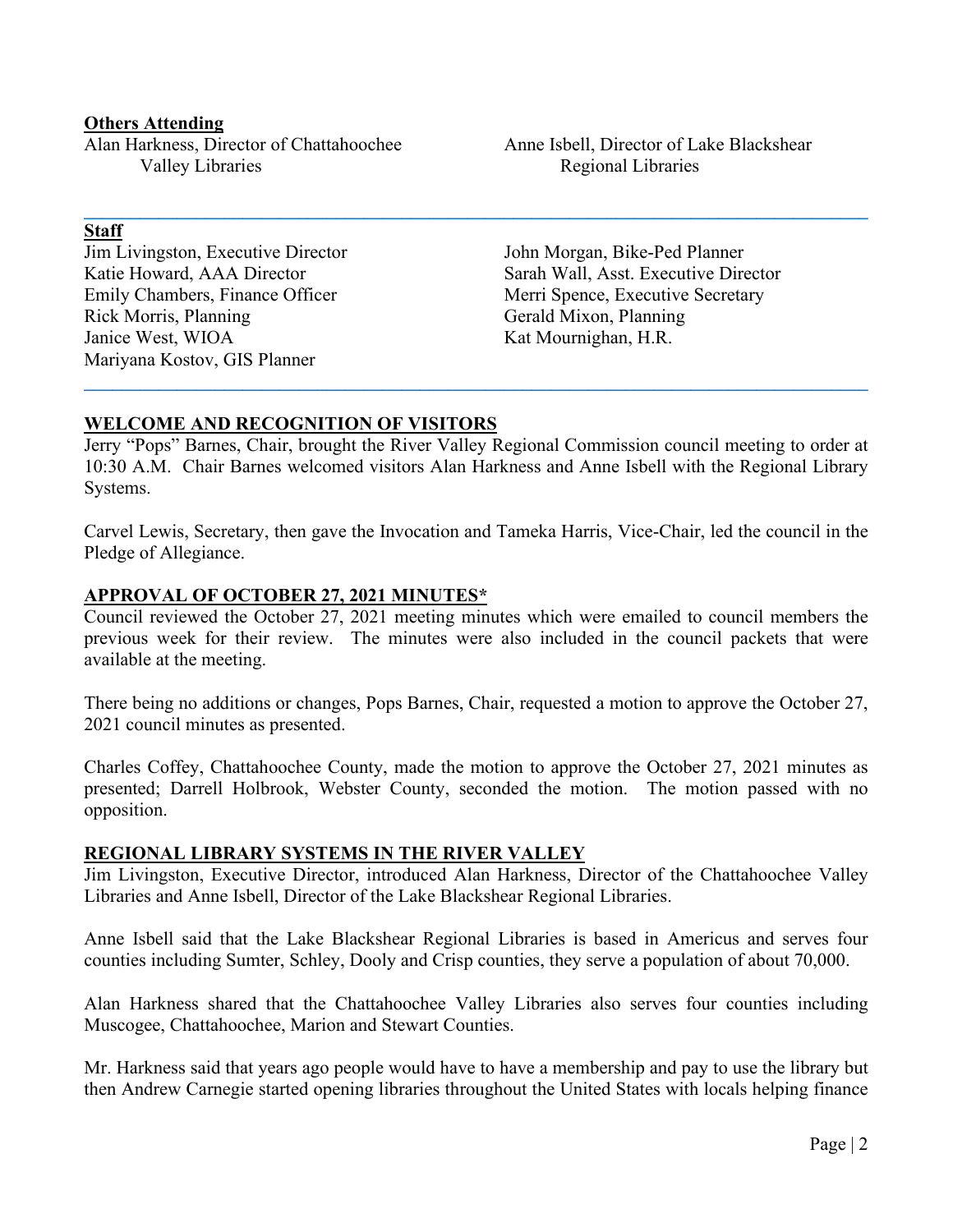their libraries. In the 1940s the state started getting federal help for larger units of service. Multi-county systems exist because the state gives incentives to make regional partnerships. Ms. Isbell noted that the Code of Georgia requires a library in every county in the state.

The two directors explained the many benefits of the library. For example, the library offers large print books for the elderly; a program for disabled individuals; computer access; and can offer assistance for job-seekers with navigating a computer to email and apply for jobs. The library has internet and many individuals use the WIFI in the parking lot. There is also a great program that sends books to children's homes.

Directors Isbell and Harkness said they are always looking for partners in the region and invited everyone to come in and get your library card if you don't have one.

### **STAFF REPORTS**

Emily Chambers, Finance Officer, reported through the first quarter of FY22, the fund balance in the Operating Funds (General Fund and Internal Service Fund) has increased by \$19,553. Both revenues and expenditures in these funds are around 22% of the budgeted amounts, just slightly below the 25% target for the first quarter. General Fund cash on hand on September 30 was \$765,000 and Unassigned Fund Balance was \$929,880.

In the Enterprise Funds there is an increase of about \$2,600 in net position, for a balance of \$1.2 million of net position that is restricted for small business loans in those funds.

The FY21 Annual Comprehensive Financial Report is almost complete and will be presented to the full Council in January.

Jim Livingston, on behalf of Katie Howard who is out sick, asked Council members to fill out the survey located on [www.rivervalleyaging.org.](http://www.rivervalleyaging.org/) The survey is designed to assist the AAA with prioritizing additional federal funding.

Sarah Walls, Assistant Executive Director, reported to the RVRC Council the status of the EDA COVID-19 RLF. There is approximately \$170,000 uncommitted at this time but work is being done with a bank in Columbus on a possible project that we will be able to use the funds. She also reported that the original USDA IRP RLF Loan (#1) in the amount of \$1,000,000 will be paid in full with the last payment due the first week in December; the other USDA IRP RLF Loan (#2 in the amount of \$750,000) is approximately 20 years old and still has active loans which are all preforming with regular payments. There is also the original EDA RLF (grant funds) that was received several years ago and there continues to be active loans in that fund.

Rick Morris, Planning Director, discussed comprehensive plan activity in Stewart and Randolph Counties. Clay County has contracted with the RVRC to do zoning and subdivision work.

The RVRC area is seeing development activity in Muscogee, Harris, Chattahoochee Counties and Americus.